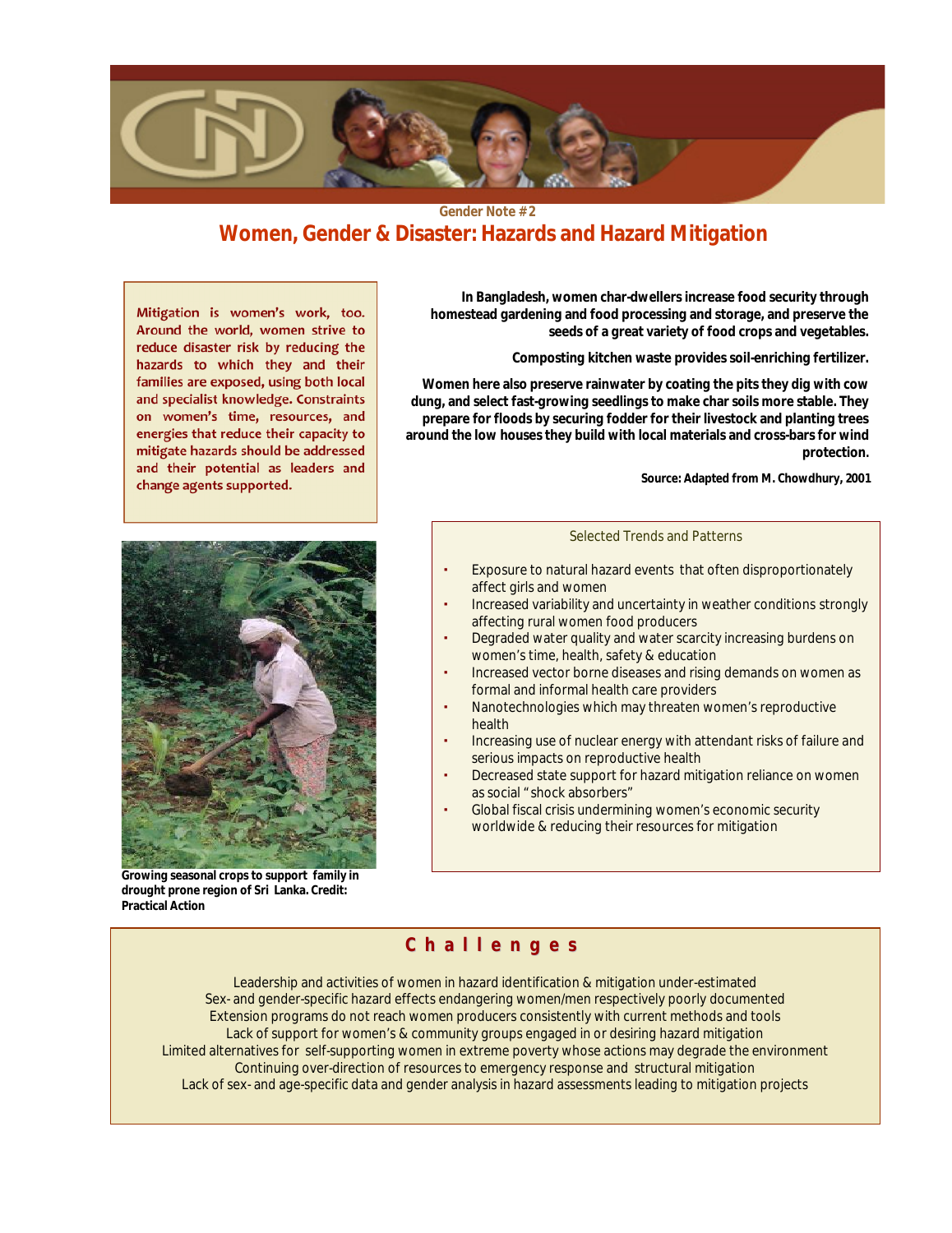# **Talking Points**

**Though not reflected in most hazard and risk assessments, the gender division of labor shapes the exposure of women & men to different hazards, taking different shape in different cultural contexts.**

- Women's more extensive domestic labor exposes them more to hazards of interior space, e.g. smoke pollution from cooking fires, post-flood mold, erratic electrification & contaminated water. Women farmers and others who rely on natural resources such as wood and water for their livelihood are threatened by drought, deforestation, pollution, and other hazards of environmental degradation and climate change.
- Many women are doubly exposed to toxics and contaminated air & water, through domestic labor in interior spaces & in such outdoor work as construction and mining.
- Male-dominated work sites often expose men to air pollutants & extremes of heat & cold weather, as well as technological hazards such as radiation. "First responder" professions dominated by men threaten their health in hazardous materials spills or dangerous rescue roles. Leisure activities put women & men differently at risk, too, e.g. men's higher risk of lightning strike in such outdoor sports as golf.

**Living conditions and inequalities also increase women's exposure and susceptibility to hazards of many kinds.**

- Women's lower economic status makes it more difficult for them to purchase equipment or supplies useful for mitigation, for example the medications needed by their children in a health epidemic or the air conditioners that save lives in extreme heat.
- Women who lack safe and accessible transport and those who live with chronic illness, age-related diseases or physical/mental disabilities are less able to avoid or escape hazards due to decreased mobility. Women's mobility is also constrained by religious norms and fear of violence which increases their exposure to life-threatening hazards such as flooding. Women responsible for the young, old, ill and those with disabilities are similarly limited.
- Women's generally increased longevity means women more than men must cope as elders with the challenges of technological and/or induced hazards.
- Poor health and nutritional status undermine the ability of poor women around the world to resist the effects of natural, technological or deliberately induced hazards.
- Pregnancy as well as pre- and post-natal health conditions diminish women's resistance, for example to the effects of contaminants in agricultural and/or industrial production, food contaminants, toxic gas or radiation. Men's reproductive health is also affected by these hazards.

**Women's intentions to mitigate known hazards are frequently undermined by structural and interpersonal barriers.**

- Studies demonstrate women's higher levels of awareness about everyday hazards which often motivates social action. Local women lead neighborhood campaigns for safer water, air, transport and food, in rich and poor countries alike. Some research finds them more supportive of government action to mitigate hazards and adapt to climate changes.
- Without strong decision-making power in the household or in government, women's desires for mitigation and the skills they would bring to this are often not recognized, supported, or utilized.
- Domestic responsibilities restrict women more than men from full and equal participation in community mitigation efforts, unless compensatory actions are taken.
- Mitigation research is dominated by structural, large-scale, public & "high tech" mitigation strategies to the neglect of nonstructural mitigation in and around the household.
- Women in the global South and North are under-represented among economic and political elites whose decisions affect hazardous working or living conditions, for example related to energy use, transport systems, fire protection, urban wastewater systems, or early warning systems for extreme weather.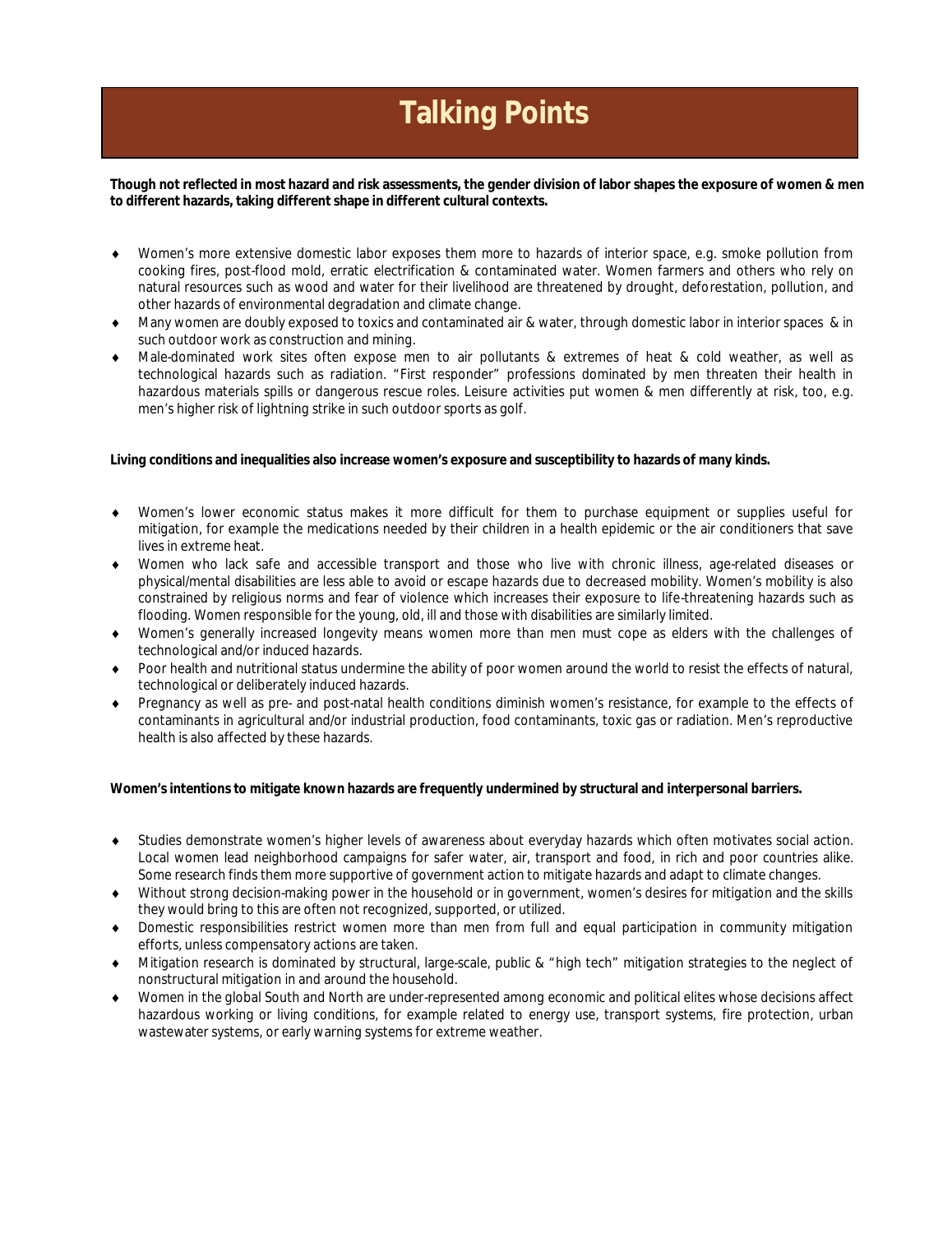• I thought that mapping was a very technical process. But I see ow that when communities do their own mapping, it is different,, Ruth Serech an indigenous leader of a national rural women€s organization from Guatemala. Another leader said •People often talk about community mapping but no one shows communities how the can do it for themselves. Sometimes people come here and ask questions and take our knowledge to use in other places.. Community Hazard Mapping Learning Exchange on Resilience Honduras, July 18, 2008 organized by Grassroots Sistersporating Together inSisterhood (GROOTS) through the Community Disaster Resilience Fund deram. International peer learning exchanges among grassroots women€s organizations is the hallmark of GROOTS work.

#### Credit: GROOTS, Guatemala

In Nicaragua, The Union of Cooperatives of Las Brum tastowed women€s risk mapping workshops with negotiations leading to anearmark of 4% of the local government budget for women€s disaster reduction campaigns.

8 women€s organizations, 88 villages, 8 Indian state

This level of sustained commitment to communitydriven, women led resilience building will fundamentally alter the risk environment in which women and girls, boys and men live and work. The Community Disaster Resilience Fund supports demonstration projects such **a** this to enable **pecific** mitigation and preparedness initiativesundertaken by grassroots women.

Credt: SSP, India

he+planet

#### Sisters On The Planet

•Is this the legacy we will leave the children of the world?'•The first thing that struck me was how dry it had become here. Flood plains on the family farm just don€t flood anymore. It€s still green, but ten years ago it was gumboots and 4WD territory. As kids, we used to watch brolgas dance on a nearby swamp. But it€s not a swamp anymore. Every tir get in my car, the impact is probably being felt by someone in Bangladesh. There€s no way of separating climate chan from any part of your life.,

Helen Henrvaises awareness on the impacts of climat bange in her community and lobbies local leaders to reduce the carbon footprint of her hometown of Hamilton, South Australia Source: Sisters on the Planet projec Oxfam Australia <http://www.oxfam.org.nz/index.asp>?s1=what%20we%20do&s2=issues+we+work+on&s3=climate+change&s4=take+action&s5=siste

Manila Declaration forGlobal Action: Gender, Climate Change and Disaster Risk Reduction

Women and men must equally participate in climate change, disaster risk reduction decisial king processes at community, national, regional and international levels. .Financial instituions and funding mechanisms supporting climat change measures and disaster risk reduction should:

- ð\* Integrate gender-sensitive criteria into planning, design, implementation, monitoring and evaluation of programs, projects and initiatives
- $\delta^*$  Allocate adequate resources to address the needs of women in climate change mitigation, adaptation and disaste reduction, for example through funding appropriate and environmentally sound technologies and supporting women€s grassroots initiatives in sustainable usf natural resources
- $\delta^*$  Refrain from funding extractive industries, such as mining, logging and oil and natural gas extractions that exacer climate change, poverty and gender inequality

Excerpted from theManila Declaration for Global Action on GendeClimate Change and Disaster Risk Reduction, 2008: [http://www.unifem.org/attachments/stories/200810\\_ManilaDeclarationOnGenderAndClimateChange\\_eng](http://www.unifem.org/attachments/stories/200810_ManilaDeclarationOnGenderAndClimateChange_eng.pdf).pdf